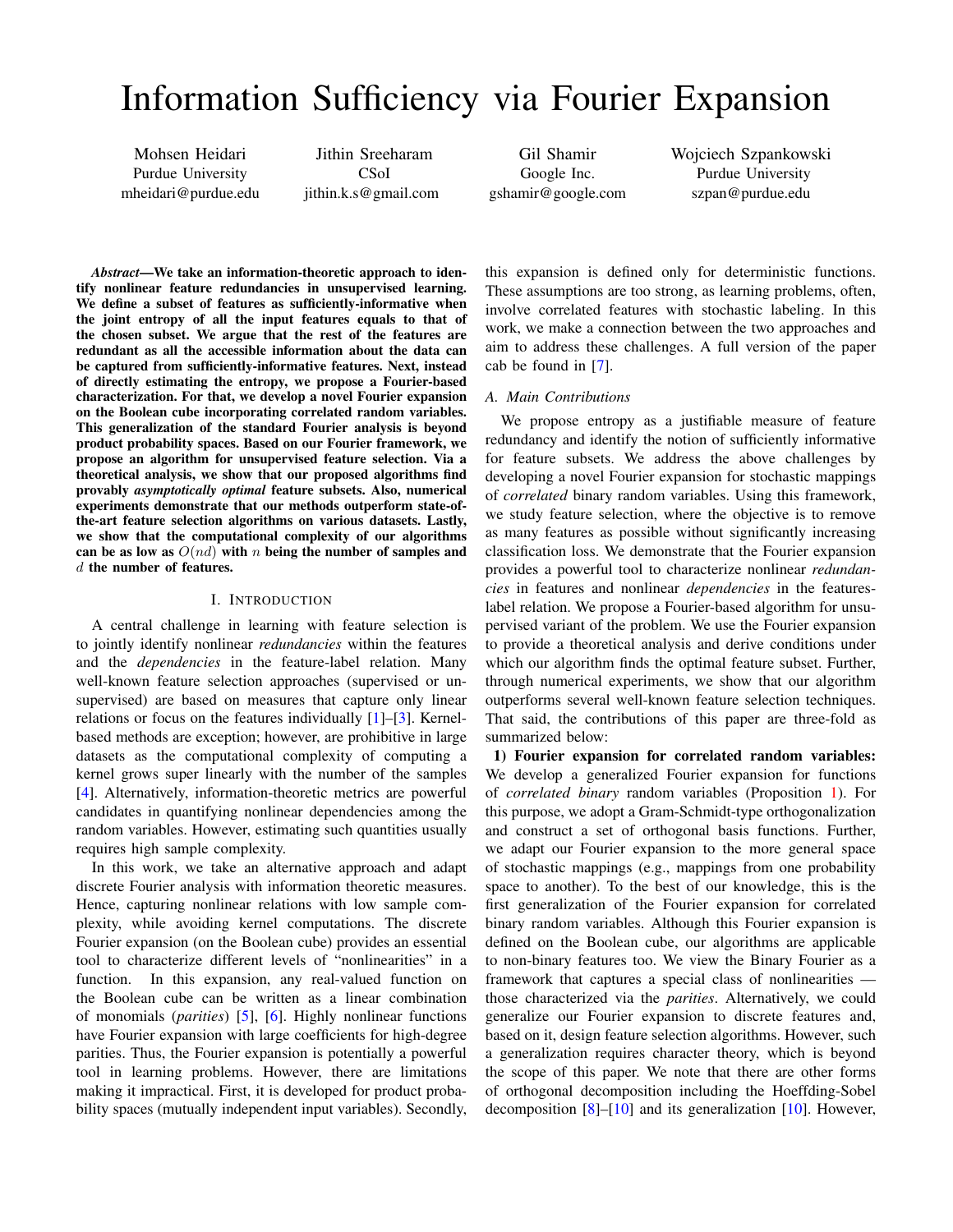such decompositions are basis-free. Our Fourier expansion is defined by constructing a set of *orthonormal* basis functions which makes it suitable for feature selection.

2) Sufficiently Informative: In the unsupervised setting, we take an information-theoretic perspective, and group the features into *redundant* and *sufficiently informative*. All the accessible *information* about the data can be captured from the later group. More precisely, we define a subset of features as sufficiently-informative when the joint entropy of all the input features equals to that of the chosen subset. The former group is statistically a function of the later, hence can be removed without affecting the learning's performance. This approach extends the notion of *Markov blanket* for "redundant" features to the unsupervised setting  $[11]$ – $[13]$ . We then develop a characterization of sufficiently informative features based on our Fourier expansion (Theorem [1\)](#page-3-0). Built upon this, we design an Unsupervised Fourier Feature Selection (UFFS) algorithm, which captures the redundant features in our new formulation. Instead of ranking the features, the UFFS finds redundant features and declares the rest of the features as sufficiently informative. Through comprehensive numerical experiments in Section  $V$ , we show that the UFFS significantly outperforms well-known methods for unsupervised feature selection.

# *B. Related Works*

Our unsupervised feature selection algorithm is multivariate (evaluating the dependencies of features jointly) and identifies non-linear dependencies. Whereas many well-known existing works are considered univariate or focus on the linear dependencies among the features [\[3\]](#page-5-1). Some common approaches in unsupervised feature selection are pseudo-label based, "column subset selection", and spectral/manifold based. Methods in the first approach such as [\[14\]](#page-5-10), [\[15\]](#page-5-11) attempt to generate pseudo-labels via certain clustering methods. However, such methods focus on linear transformations between features and the pseudo labels and ignore the nonlinear relations. The second approach, "column subset selection", assumes only linear dependencies among the features and solves an optimization problem that is similar to principal component analysis (PCA) [\[16\]](#page-5-12), [\[17\]](#page-5-13). Although methods in the third approach, such as [\[18\]](#page-5-14), capture nonlinear relations, they ignore the interaction between the features.

Feature selection methods are usually classified in three main groups: wrappers, Filter and embedded [\[1\]](#page-5-0). In the wrapper method, the feature subsets are evaluated directly by an induction algorithm. In embedded methods, feature selection is performed during the training process of the given learning algorithm. Such approaches are usually computationally expensive and, hence, prohibitive in large data sets. An alternative solution is the *filter* approach in which an intermediate measure, independent of the induction learning algorithm, is used to evaluate the feature subsets. Filter methods are preferred as they are computationally more efficient and relatively robust against overfitting. The challenge in this area, that remains open, is to design a computationally efficient measure which is provably related to the generalization loss. Several measures has been introduced in the literature. Well-known criteria for feature selection can be grouped into similarity-based measures (e.g., Pearson correlation, Fisher Score), informationtheoretic measures [\[11\]](#page-5-8), [\[19\]](#page-5-15)–[\[22\]](#page-5-16), and Kernel-based measures [\[23\]](#page-5-17)–[\[25\]](#page-5-18). Although correlation criteria are computationally more efficient, they usually are not able to detect *nonlinear* dependencies in features-label relations. Methods based on kernels can detect the nonlinear dependencies. However, the computational complexity of computing a kernel grows super linearly, if not quadratic, with the number of the samples [\[4\]](#page-5-2). Mutual Information (MI) criteria, on the other hand, can detect nonlinear dependencies with lower computational complexity [\[21\]](#page-5-19). In addition, mutual information can be used to bound the Bayes misclassification rate [\[26\]](#page-5-20), [\[27\]](#page-5-21). However, estimating multi-variate mutual information is known to be a difficult task with high sample complexity.

**Notations:** We write  $[m]$  for set  $\{1, 2, \dots, m\}$ . For any subset  $\mathcal{J} \subseteq [d]$  with ordered elements  $\{j_1, j_2, \dots, j_k\}$ , the vectors  $(X_{j_1}, X_{j_2}, \dots, X_{j_k})$ , and  $(x_{j_1}, x_{j_2}, \dots, x_{j_k})$  are denoted, respectively, by  $X^{\mathcal{J}}$  and  $x^{\mathcal{J}}$ .

# <span id="page-1-0"></span>II. FOURIER FOR CORRELATED RANDOM VARIABLES

In this section, we propose a novel Fourier expansion for functions of *correlated* binary features. For convenience in presenting our results, we restrict ourselves to binary features. One can extend our approach to discrete features via *group characters*.

We start with a brief overview of the well-known Fourier expansion on Boolean cube [\[5\]](#page-5-3). Let  $X = (X_1, X_2, ..., X_d)$ be a vector of mutually independent random variables taking values from a subset  $\mathcal{X} \subset \mathbb{R}^d$ . Let  $\mu_j$  and  $\sigma_j$  be the mean and standard-deviation of  $X_j, j \in [d]$ . Suppose that these random variables are non-trivial, that is  $\sigma_j > 0$  for all  $j \in [d]$ . The Fourier expansion is defined via a set of basis functions called *parities*. The *parity* for a subset  $S \subseteq [d]$  is defined as

$$
\phi_{\mathcal{S}}(\mathbf{x}) \triangleq \prod_{i \in \mathcal{S}} \frac{x_i - \mu_i}{\sigma_i}, \quad \text{for all } \mathbf{x} \in \mathbb{R}^d.
$$

Since  $X_i$ 's are mutually independent, the parities are orthonormal, that is  $\mathbb{E}[\phi_{\mathcal{S}}(\mathbf{X})^2] = 1$  for any subset S, and  $\mathbb{E}[\phi_{\mathcal{S}}(\mathbf{X}) \phi_{\mathcal{T}}(\mathbf{X})] = 0$  when  $\mathcal{T} \neq \mathcal{S}$  (that is  $\exists x \in \mathcal{T} \cup \mathcal{S}$  such that  $x \notin \mathcal{T} \cap \mathcal{S}$ ). Under the assumption that  $\mathcal{X} = \{-1, 1\}^d$ , the parities form an orthonormal basis for the space of bounded function  $f: \{-1, 1\}^d \mapsto \mathbb{R}$  [\[5\]](#page-5-3). That is, any bounded function  $f : \{-1,1\}^d \mapsto \mathbb{R}$  can be written as a linear combination of the form  $f(\mathbf{x}) = \sum_{\mathcal{S} \subseteq [d]} \mathbf{f}_{\mathcal{S}} \phi_{\mathcal{S}}(\mathbf{x})$ , for all  $\mathbf{x} \in \{-1,$  $1$ <sup>d</sup>, where  $f_s \in \mathbb{R}$  are called the *Fourier coefficients* of f with respect to  $P<sub>X</sub>$ , the distribution of X. Further, the Fourier coefficients can be computed as  $f_S = \mathbb{E}[f(\mathbf{X})\phi_S(\mathbf{X})]$ , for all subsets  $S \subseteq [d]$ .

With this overview, we are ready to construct our Fourier expansion. Note that, in a general probability space with correlated features, the standard Fourier expansion is no longer well-defined. Because, the parities  $\phi_{\mathcal{S}}$  are not necessarily orthogonal. That said, we construct our Fourier expansion by adopting a Gram-Schmidt-type procedure to make the parities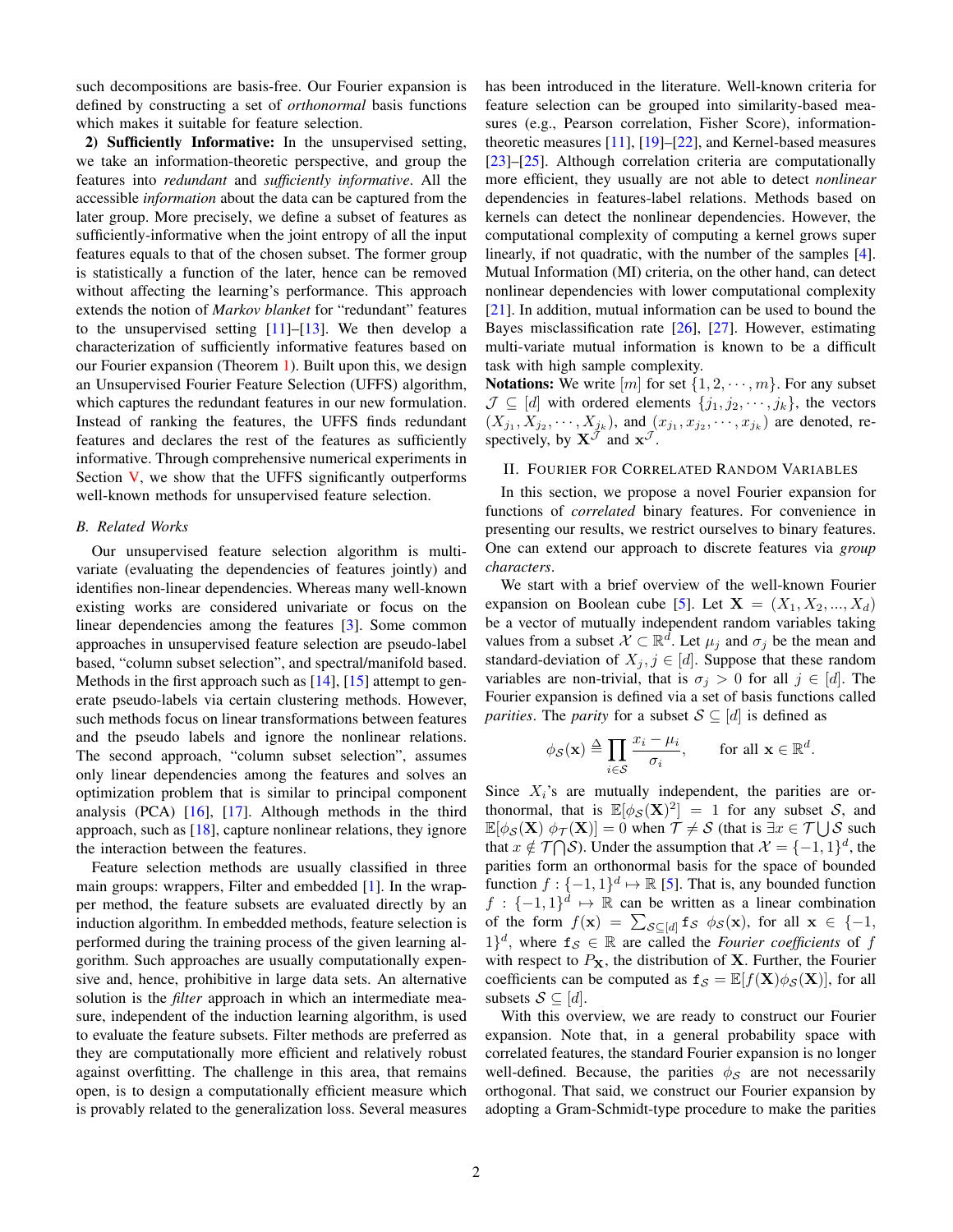*orthogonal*. Then, we use this basis to develop our Fourier expansion for function of correlated random variables. The orthogonalization process is explained in the following.

*A. Orthogonalization process:*

Fix the following ordering for subsets of  $[d]$ :

$$
\emptyset, \{1\}, \{2\}, \{1, 2\}, \{3\}, \{1, 3\}, \{2, 3\}, \cdots, \{1, 2, \ldots, d\}.
$$
 (1)

For any pair of functions  $g_1, g_2$  denote  $\langle g_1, g_2 \rangle$  =  $\mathbb{E}[g_1(\mathbf{X})g_2(\mathbf{X})]$ . We apply the Gram-Schmidt process on the parities  $\phi_{\mathcal{S}_i}$  with the above ordering and  $\langle g_1, g_2 \rangle$  as the inner product. With this method, the orthogonalized parity corresponding to the ith subset is obtained from the following

$$
\tilde{\psi}_{\mathcal{S}_i} = \phi_{\mathcal{S}_i} - \sum_{j=1}^{i-1} \langle \psi_{\mathcal{S}_j}, \phi_{\mathcal{S}_i} \rangle \tag{2}
$$

with  $\psi_{\mathcal{S}_i} = \frac{\tilde{\psi}_{\mathcal{S}_i}}{\|\tilde{\psi}_{\mathcal{S}_i}\|}$  $\frac{\tilde{\psi}s_i}{\|\tilde{\psi}s_i\|_2}$  where  $\|\tilde{\psi}s_i\|_2 = \sqrt{\langle \tilde{\psi}s_i, \tilde{\psi}s_i \rangle}$ . Note that the first orthogonalized parity is given by  $\psi_{\emptyset}(\mathbf{x}) = 1$  for all  $\mathbf{x} \in \mathbb{R}^d$ . By construction, the resulted nontrivial parities  $\psi_{\mathcal{S}_i}$ 's are orthonormal, that is  $\langle \psi_{\mathcal{S}_i}, \psi_{\mathcal{S}_j} \rangle = 0$  for  $i \neq j$  and  $\langle \psi_{\mathcal{S}_i}, \psi_{\mathcal{S}_j} \rangle$  $|\psi_{\mathcal{S}_i}\rangle = 1$  if  $\psi_{\mathcal{S}_i}$  is not trivial.

Depending on the statistics of the features, the number of non-trivial parities ranges from 1 to  $2<sup>d</sup>$ . On one extreme, if the features are mutually independent, then  $\psi_{\mathcal{S}_i} = \phi_{\mathcal{S}_i}$ . On the other extreme, if the features are trivial, then  $\psi_{\mathcal{S}_i} = 0$  for  $i > 1$ , and hence there is only one non-trivial parity. Note also that different orderings for the subsets of  $[d]$  result in different orthogonalized parities. We can show that ordering [\(1\)](#page-2-1) is beneficial to remove "redundant" features. Hence, unless otherwise stated, we use the ordering in [\(1\)](#page-2-1).

In the next proposition we establish our Fourier expansion for functions of correlated binary random variables.

<span id="page-2-0"></span>Proposition 1 (Correlated Fourier Expansion). *Let* P<sup>X</sup> *be any probability distribution on*  $\{-1,1\}^d$  *and*  $f : \{-1,$  $(1)^d \mapsto \mathbb{R}$  be a bounded function. Let  $\psi_S$ 's be the orthog*onalized parities as defined in* [\(2\)](#page-2-2)*. Then, for all*  $x \in \{-1,$  $(1)^d$  except a measure-zero subset,  $f(\mathbf{x})$  is decomposed as  $f(\mathbf{x}) = \sum_{\mathcal{S} \subseteq [d]} f_{\mathcal{S}} \psi_{\mathcal{S}}(\mathbf{x})$ , where the summation is taken over *all*  $S \subseteq [d]$  *for which*  $\psi_S$  *is not trivial. Further, the coefficients f*<sub>S</sub> are unique and obtained from  $f_{\mathcal{S}} = \mathbb{E}[f(\mathbf{X})\psi_{\mathcal{S}}(\mathbf{X})]$ .

**Example 1.** *Set*  $d = 3$  *and let*  $X_1$  *and*  $X_2$  *be independent random variables with Gaussian distribution* N(0, 1)*. Suppose*  $X_3 = X_1 X_2$  with probability one. There are eight standard *parities, one for each subsets, as*  $(1, x_1, x_2, x_1x_2, x_3, x_1x_3,$  $x_2x_3, x_1x_2x_3$ *. By performing the orthogonalization process, as in* [\(2\)](#page-2-2)*, there are only four non-trivial orthogonalized parities as*  $\psi_{\emptyset} = 1, \psi_{\{1\}} = x_1, \psi_{\{2\}} = x_2$ *, and*  $\psi_{\{1,2\}} = x_1x_2$ *. The rest of the parities are zero, because*  $\|\tilde{\psi}_{\mathcal{S}}\|_2 = 0$  for *any of the subsets* {3}, {1, 3}, {2, 3}, {1, 2, 3}*. Now, suppose we change the relation of*  $X_3$  *to*  $X_3$  = sign[ $X_1X_2$ ]*. In this case, after the orthogonalization process, there are eight nontrivial parities. For instance, it is not difficult to check that*  $\tilde{\psi}_{\{3\}} = x_3 - \frac{2}{\pi} x_1 x_2$ . Hence,  $\|\tilde{\psi}_{\{3\}}\|_2 > 0$ , implying that  $\psi_{\{3\}}$ *is not redundant.*

<span id="page-2-1"></span>This example shows that the orthogonalization removes nonlinear redundancies. However, it captures only a class of non-linearities for non-binary features. This is because the orthogonalization process is based on the binary Fourier expansion. We view our binary Fourier as a framework that captures a special class of nonlinearities — those characterized via orthogonalized parities. Our numerical experiments presented in Section [V](#page-4-0) confirm that such an approximation is sufficient to outperform state-of-the-art methods for many data sets (see Table  $II$ ). It is also noted that dimension reduction methods such as PCA do not necessarily capture the nonlinear redundancies. For instance, the features in the above example are pairwise uncorrelated and, hence, the covariance matrix is the identity matrix.

## III. INFORMATION SUFFICIENCY

<span id="page-2-2"></span>We build upon our orthogonalization process in  $(2)$  and develop our UFFS algorithm (see Algorithm [1\)](#page-4-2) to capture non-linear redundancies in the features. For this purpose, we first define a measure to identify the features as "sufficiently informative" and "redundant". Intuitively, the former group contains all the *information* accessible from the features. The later consists of the features that are a function of the "informative" features, and hence, can be removed from the data set.

Suppose that there are  $d$  features denoted by the random vector  $\mathbf{X} = (X_1, X_2, ..., X_d)$  taking values from a subset  $\mathcal{X} \subset \mathcal{X}$  $\mathbb{R}^d$ . We say  $\mathcal{J} \subseteq [d]$  is a "sufficiently informative" feature subset, if  $H(\mathbf{X}) = H(X^{\mathcal{J}})$ , where H is the Shannon entropy. This definition is related to the notion of Markov Blanket [\[20\]](#page-5-22), as  $\mathcal J$  is a Markov blanket for any feature in  $\mathcal J^c$ . Also,  $\mathcal J$ being sufficiently informative immediately leads to  $\mathcal{J}^c$  being redundant. Because, the condition  $H(\mathbf{X}) = H(X^{\mathcal{J}})$  implies that there exists a mapping T, such that  $X^{\mathcal{J}^{\circ}} = T(X^{\mathcal{J}})$ , with probability one [\[27\]](#page-5-21). Hence, all the features not included in  $J$  can be removed. With this elimination, the dimension is reduced from d to  $|\mathcal{J}|$ . As there are multiple such  $\mathcal{J}'$ 's, the objective is to find the smallest one<sup>[1](#page-2-3)</sup>. Tolerating small amounts of imperfections, we formalize the above notion in the following.

<span id="page-2-4"></span>Definition 1 (Sufficiently Informative). *For discrete features and*  $0 \leq \epsilon \leq 1$ *, a feature subset*  $\mathcal{J}$  *is said to be*  $\epsilon$ *sufficiently informative, if*  $H(\mathbf{X}|X^{\mathcal{J}}) \leq \epsilon$ . The feature subset  $\mathcal J$  *is sufficiently informative, if*  $H(\mathbf{X}|X^{\mathcal J}) = 0$ *. Such*  $\mathcal J$  *is called minimal, if it has the minimum cardinality among all sufficiently informative feature subsets.*

Next, we make a connection between the above definition and the orthogonalization process in [\(2\)](#page-2-2). We employ this process to extract a sufficiently informative feature subset. Fix the standard ordering as in  $(1)$ , and generate the orthogonalized parities  $\psi_{\mathcal{S}_i}$ . We start by deriving an upper-bound on  $H(\mathbf{X}|X^{\mathcal{J}})$  in terms of the orthogonalized parities in [\(2\)](#page-2-2). Note

<span id="page-2-3"></span><sup>&</sup>lt;sup>1</sup>The set of all features is a trivial example of a sufficiently informative feature subset.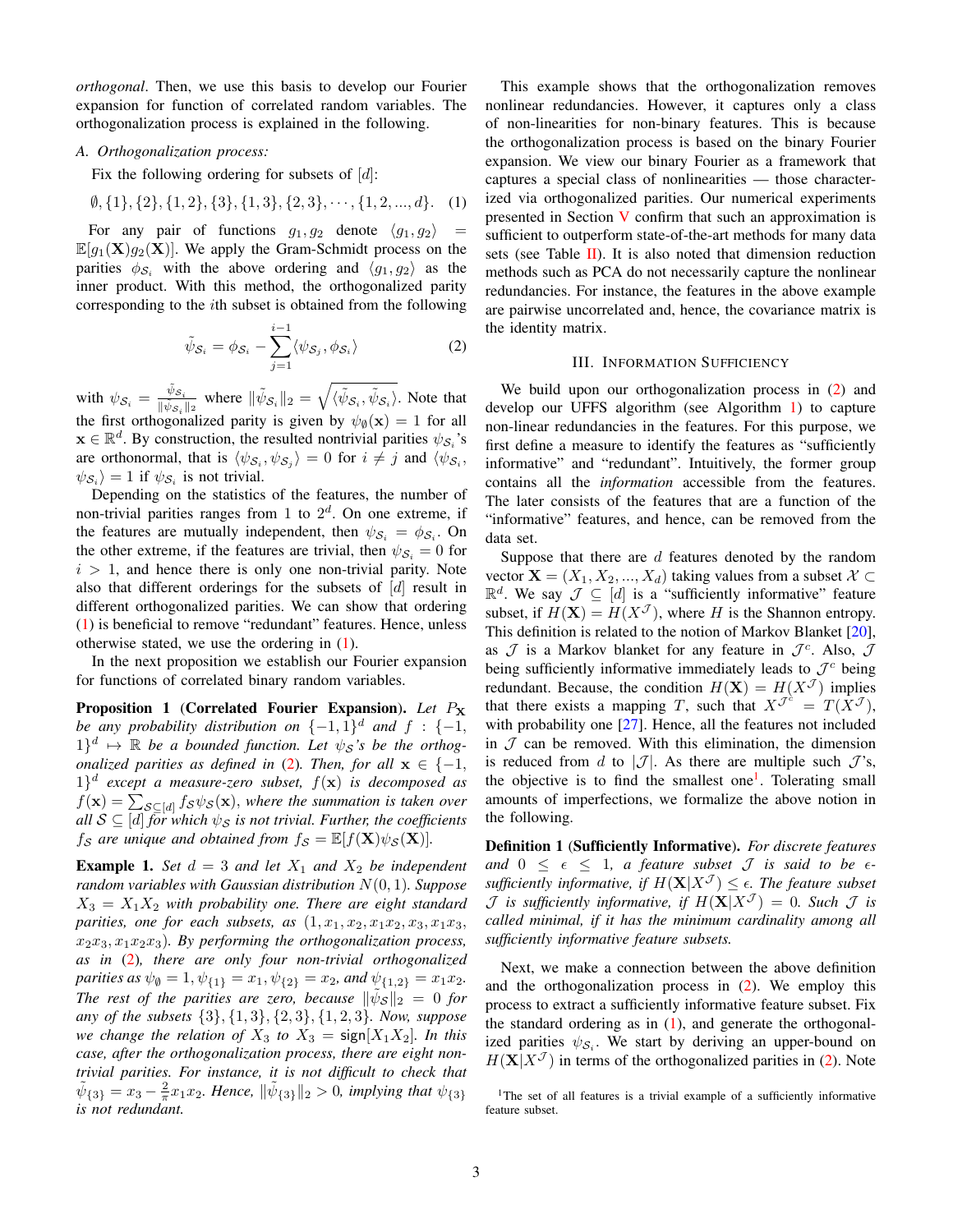that  $H(\mathbf{X}|X^{\mathcal{J}}) = H(X^{\mathcal{J}^c}|X^{\mathcal{J}})$ , where  $\mathcal{J}^c$  is the complement of  $J$ . Thus, from the chain rule  $[27]$ , this quantity equals to  $\sum_{i \in \mathcal{J}^c} H(X_i | X^{\mathcal{J}}, X^{i-1})$ . As  $X_i$  is a discrete random variable and  $\phi_{\{i\}}(\mathbf{x}) = (x_i - \mu_i)/\sigma_j$ , then

$$
H(X_i|X^{\mathcal{J}}, X^{i-1}) = H(\phi_{\{i\}}(\mathbf{X})|X^{\mathcal{J}}, X^{i-1}),
$$

Since  $\phi_{\{i\}}$  is the standard parity as in Section [II,](#page-1-0) then, from the orthogonalization process in [\(2\)](#page-2-2), we can write  $\phi_{\{i\}} =$  $\tilde{\psi}_{\{i\}} + \sum_{\mathcal{S} \subseteq [i-1]} \alpha_{\mathcal{S}} \psi_{\mathcal{S}}$ , where  $\alpha_{\mathcal{S}} = \langle \phi_{\{i\}}, \psi_{\mathcal{S}} \rangle$ . In this decomposition, the terms in the summation depend only on  $X^{i-1}$ . This is due to the particular ordering in [\(1\)](#page-2-1). Therefore, we get the following upper-bound

$$
H(\phi_{\{i\}}|X^{\mathcal{J}}, X^{i-1}) = H(\tilde{\psi}_{\{i\}}|X^{\mathcal{J}}, X^{i-1}) \le H(\tilde{\psi}_{\{i\}}), \tag{3}
$$

where the last inequality follows by removing the conditioning in the entropy. Lastly, adapting this bound for all  $i \in \mathcal{J}^c$ , we get the upper-bound:  $H(\mathbf{X}|X^{\mathcal{J}}) \leq \sum_{i \in \mathcal{J}^c} H(\tilde{\psi}_{\{i\}})$ . Using this bound, we can prove [\[7\]](#page-5-5) the following theorem.

<span id="page-3-0"></span>**Theorem 1.** Let  $\mathcal{J}_{\epsilon} \subseteq [d]$  be the set of all i's such that  $\|\tilde{\psi}_{\{i\}}\|_2 > \epsilon$ . Then, for sufficiently small  $\epsilon > 0$ ,  $H(\mathbf{X}|X^{\mathcal{J}_{\epsilon}}) =$  $O(\epsilon)$ . Further, if the features take values from  $\{-1,1\}^d$ , then *there exists an ordering of the features so that*  $\mathcal{J}_{\epsilon}$  *with*  $\epsilon = 0$ *is a sufficiently informative subset with minimum cardinality.*

**Proof.** From the discussion before the statement of the theorem and [\(3\)](#page-3-1) with  $\mathcal J$  replaced by  $\mathcal J_{\epsilon}$ , we have that

$$
H(X^d | X^{\mathcal{J}_\epsilon}) \le \sum_{i \in \mathcal{J}_\epsilon^c} H(\tilde{\psi}_{\{i\}}). \tag{4}
$$

Let

$$
a_i = \min\{|\tilde{\psi}_{\{i\}}(\mathbf{x})| : \mathbf{x} \in \mathcal{X}^d, \tilde{\psi}_{\{i\}}(\mathbf{x}) \neq 0\}, \quad \text{for all } i \in [d],
$$

and define  $a_{\min} \triangleq \min_i a_i$ . From the assumption in the statement of the theorem,  $\|\tilde{\psi}_{\{i\}}\|_2^2 \leq \epsilon^2$ , for all  $i \in \mathcal{J}_{\epsilon}^c$ . Then, from Markov's inequality, we obtain that

$$
P\{\tilde{\psi}_{\{i\}}(\mathbf{X}) \neq 0\} = P\{|\tilde{\psi}_{\{i\}}(\mathbf{X})|^2 \ge a_i^2\} \le \frac{\epsilon^2}{a_i^2} \le \frac{\epsilon^2}{a_{\min}^2}.
$$

Therefore, from grouping axiom for entropy [\[27\]](#page-5-21), we have that

$$
H(\tilde{\psi}_{\{i\}}) \le h_b(\frac{\epsilon^2}{a_{\min}^2}) + \frac{\epsilon^2}{a_{\min}^2} \log_2 |\mathcal{X}|,\tag{5}
$$

where  $h_b(\cdot)$  is the binary entropy function. When  $\epsilon \le a_{min}$ , by combining  $(4)$  and  $(5)$ , the following inequality holds:

$$
H(X^d | X^{\mathcal{J}_\epsilon}) \le (d - |\mathcal{J}_\epsilon|) \left( h_b(\frac{\epsilon^2}{a_{min}^2}) + \frac{\epsilon^2}{a_{min}^2} \log_2 |\mathcal{X}| \right).
$$
\n<sup>(6)</sup>

Note that the binary entropy satisfies the inequality  $h_b(p)$  <  $2\sqrt{p(1-p)}$ . Hence, for fixed d,  $a_{min}$  and X, the right-hand side of the above inequality is  $dO(\epsilon)$  as  $\epsilon \to 0$ . This completes the proof for the first statement of the theorem.

Next, we prove the second statement: "if the features take values from  $\{-1,1\}^d$ , then  $\mathcal{J}_{\epsilon}$  with  $\epsilon = 0$  is a *sufficiently informative* subset with minimum cardinality." Note that, from Definition [1,](#page-2-4) the subset  $\mathcal{J}_0$  is sufficiently informative. This is because for any  $j \notin \mathcal{J}_0$  the parity  $\tilde{\psi}_{\{j\}}(\mathbf{X}) = 0$  with probability one. Therefore, from [\(2\)](#page-2-2), the standard parity  $\phi_{\{j\}}$ is a function of  $(X_1, X_2, ..., X_{j-1})$ . Implying that  $X_j$  is a function of  $(X_1, X_2, ..., X_{j-1})$ . Hence,  $H(X^d | X^{\mathcal{J}_0}) = 0$ . It remains to prove that  $\mathcal{J}_0$  is minimal when the features take values from  $\{-1, 1\}^d$ . We proceed by contradiction. Suppose  $\mathcal{J}_0$  is not minimal. Then, there exists a sufficiently informative features subset A such that  $|\mathcal{A}| < |\mathcal{J}_0|$ . Consider the Hilbert space of bounded functions  $f: \{-1, 1\}^d \mapsto \mathbb{R}$  with inner product defined as  $\langle f, g \rangle = \mathbb{E}[f(\mathbf{X})g(\mathbf{X})]$ . Since A is sufficiently informative, there exists a mapping Γ such that  $X^d = \Gamma(X^{\mathcal{A}})$  with probability one. Therefore, any function  $f(X^d)$  can be written as  $f(X^d) = f(\Gamma(X^{\mathcal{A}}))$ . This implies that the dimension of the Hilbert space is at most  $2^{|A|}$ . However, there are  $|\mathcal{J}_0|$  non-trivial parities  $\psi_{\mathcal{S}_i}$  that, from Proposition [1,](#page-2-0) form an orthonormal basis for this Hilbert space. Hence, the dimension of this space cannot be less than  $2^{|\mathcal{J}_0|}$ . This is a contradiction and completes the proof.

## <span id="page-3-1"></span>IV. UNSUPERVISED LEARNING ALGORITHM

<span id="page-3-2"></span>As a result of Theorem [1,](#page-3-0)  $\|\tilde{\psi}_{\{i\}}\|_2$  can be viewed as a measure of the *redundancy* of each feature and that the orthogonalization procedure can remove them. We use this measure for unsupervised feature selection, where  $n$  independent and identically distributed (i.i.d.) instances  $\{x(i), i \in [n]\}$  are available. The idea is to perform the orthogonalization process as in [\(2\)](#page-2-2) and find the features j for which  $\|\tilde{\psi}_{\{j\}}\|_2$  is smaller than a threshold  $\epsilon$ . These features are declared as redundant. As for the algorithm, two issues need to be addressed: 1) the orthogonalization is an NP hard process, as there are  $2^d$ feature subsets, and 2) estimation of  $\|\tilde{\psi}_{\{j\}}\|_2$  from the training instances. In what follows, we address these issues.

*a)* Fixed-depth search:: We propose to address the first issue using a *fixed-depth* search method. Given a parameter  $t \leq$  $d$ , the orthogonalization is performed only on feature subsets of size at most  $t$ . For that we use the standard ordering as in  $(1)$ , but restricted to subsets of size at most t.

<span id="page-3-3"></span>*b)* Empirical orthogonalization:: We propose a recursive formula to perform the orthogonalization and estimate  $\|\tilde{\psi}_{\{j\}}\|_2$ . Let  $b_{j,i} = \langle \phi_{\mathcal{S}_j}, \phi_{\mathcal{S}_i} \rangle$ , and define  $a_{j,i} = \langle \psi_{\mathcal{S}_j}, \phi_{\mathcal{S}_i} \rangle$  $\phi_{\mathcal{S}_i}$ ). Therefore, [\(2\)](#page-2-2) can be written as that  $\tilde{\psi}_{\mathcal{S}_i} = \phi_{\mathcal{S}_i}$  –  $\sum_{j \leq i} a_{j,i} \psi_{\mathcal{S}_j}$ . Due to the orthonormality of  $\psi_{\mathcal{S}_i}$ 's, we obtain that  $\|\tilde{\psi}_{\mathcal{S}_i}\|_2^2 = b_{i,i} - \sum_{j. Further, the coefficients  $a_{j,i}$$ can be calculated recursively as

<span id="page-3-4"></span>
$$
a_{j,i} = \frac{1}{\sqrt{b_{j,j} - \sum_{r < j} a_{r,j}^2}} \left( b_{j,i} - \sum_{\ell < j} a_{\ell,j} a_{\ell,i} \right). \tag{7}
$$

With this formulas, we first compute an empirical estimate of  $b_{j,i}$ 's, denoted by  $\hat{b}_{j,i}$ . Then, we compute an estimation of  $a_{i,i}$ 's (denoted by  $\hat{a}_{i,i}$ ) by calculating [\(7\)](#page-3-4) with  $b_{i,i}$  and  $a_{i,i}$ replaced by  $\hat{b}_{j,i}$  and  $\hat{a}_{j,i}$ , receptively. Lastly, we obtain an empirical estimate of  $\|\tilde{\psi}_{S_i}\|_2$  by computing  $\sqrt{\hat{b}_{i,i} - \sum_{j.$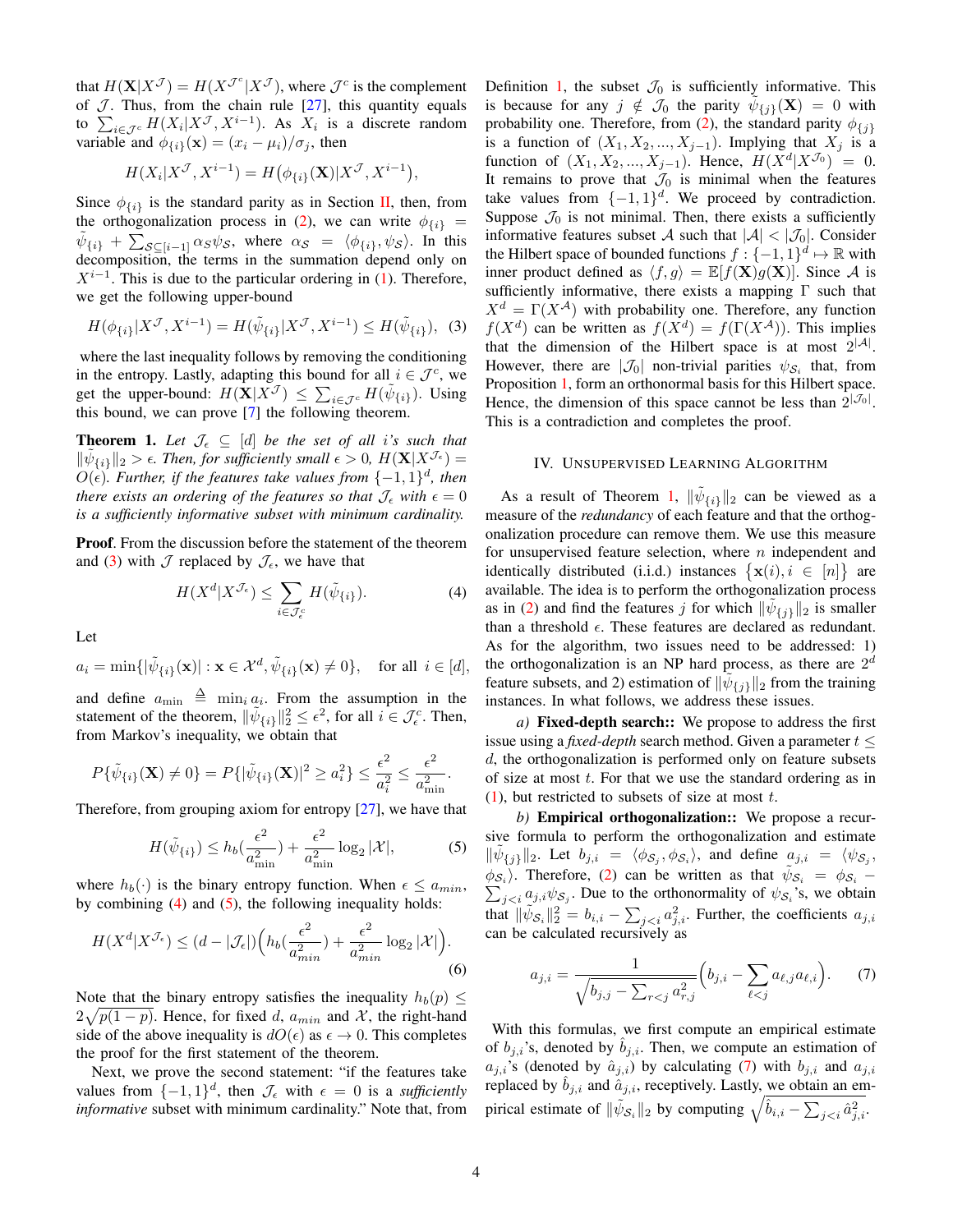*c)* Clustering the features:: The above two processes are implemented in Algorithm [1.](#page-4-2) For large dimensional data sets, we can group the features into multiple clusters of approximately equal size (say  $m$  features). Then, we perform Algorithm [1](#page-4-2) on each cluster, and remove the redundant features within it. With this approach, the computational complexity of UFFS algorithm with depth parameter  $t$  and cluster size  $m$  is  $O(n\frac{d}{m}m^{2t})$ . The parameters m and t are chosen independently of  $(n, d)$ . For instance, we choose  $t = 3$  and  $m = 40$ . As a result, we obtain a complexity linear in the size of the data set. We present our experimental results next.

# <span id="page-4-2"></span>Algorithm 1 Orthogonalization Algorithm

**Input:***n* training samples  $x_i \in \mathbb{R}^d$ , depth parameter  $t \leq d$ , and redundancy threshold  $\epsilon \in (0, 1)$ 

**Output:** Features' measures norm $(j), j = 1, 2, \dots d$ 

- 1: Compute the empirical mean  $\hat{\mu}_j$  and standard deviation  $\hat{\sigma}_i$  of each feature.
- 2: Generate all subsets  $S_i \subseteq [d]$  with size at most t and with the standard ordering as in  $(1)$ . Compute the matrix  $\overrightarrow{B}$ with elements:

$$
\hat{b}_{j,i} \leftarrow \frac{1}{\mathbf{B}} \sum_{l=1}^n \Big[ \prod_{u \in \mathcal{S}_j} \frac{x_{lu} - \hat{\mu}_u}{\hat{\sigma}_u} \Big] \Big[ \prod_{v \in \mathcal{S}_i} \frac{x_{lv} - \hat{\mu}_v}{\hat{\sigma}_v} \Big].
$$

4: for row  $j$  of  $A$  do

- 5: update the *j*th row:  $\hat{A}_{j,*} \leftarrow \hat{A}_{j,*} \sum_{\ell \leq j} \hat{a}_{\ell,j} \hat{A}_{\ell,*}$
- 6: Compute norm $(\mathcal{S}_j) \leftarrow \sqrt{[\hat{b}_{j,j} \sum_{r < j} \hat{a}_{r,j}^2]^+}$
- 7: if norm $(S_i) \leq \epsilon$  then
- 8: Set the jth row of  $\hat{A}$  zero:  $\hat{A}_{j,*} \leftarrow 0$
- 9: else 10: Normalize the *j*th row:  $\hat{A}_{j,*} \leftarrow \frac{\hat{A}_{j,*}}{\text{norm}(S)}$ norm $(\mathcal{S}_j)$
- 11: Declare all  $j \in [d]$  with norm $(j) \geq \epsilon$  as non-redundant.

#### V. NUMERICAL EXPERIMENTS

<span id="page-4-0"></span>We now compare the performance our UFFS algorithm (Algorithm [1\)](#page-4-2) with a number of well-known methods for unsupervised feature selection. We tested the algorithms on several real-world data sets as given in Table [I.](#page-4-3) These data sets are benchmarks and taken from [\[2\]](#page-5-23) and the UCI repository [\[28\]](#page-5-24). In addition, we generated five synthetic data sets: S1, S2, S3 are for unsupervised feature selection.

For unsupervised feature selection, we generated three data sets, denoted by S1, S2, and S3. Each data set has 30 features: 10 informative denoted by  $(X_1, X_2, ..., X_{10})$ , 10 nonlinear redundant  $(X_{11}, X_{12}, ..., X_{20})$ , and 10 linearly redundant  $(X_{21}, X_{12},..., X_{30})$ . The informative features are generated according to three distributions, one for each data set. The distribution for S1 is  $N(0, I_{10})$ , for S2 is uniform distribution over  $[-1, 1]^{10}$ , and for S3 is uniform distribution over  $\{-1, 1\}^{10}$ . Each nonlinear redundant feature is generated from  $X_j = 3X_{i_1}X_{i_2}X_{i_3}$ , where  $j = 11, 12, ..., 20$ , and  $i_1, i_2, i_3$  are randomly and uniformly selected from  $\{1, 2,$ ..., 10}. The linearly redundant features are generated from  $X_j = \sum_{l=1}^5 a_{j,l} X_{i_l}$ , where  $i_l$ 's are selected randomly from

TABLE I PROPERTIES OF THE TESTED DATA SETS.

<span id="page-4-3"></span>

|  |  |  |  |                                                     |     |     | Data set   S1 S2 S3 E1 E2 USPS Isolet COIL20 Covertype Australian Musk ALL AML |
|--|--|--|--|-----------------------------------------------------|-----|-----|--------------------------------------------------------------------------------|
|  |  |  |  |                                                     |     |     | Features 30 30 30 20 20 256 617 1024 46 14 166 7128                            |
|  |  |  |  | Samples 1000 1000 1000 1000 1000 9298 1560 1440 581 | 690 | 467 |                                                                                |

TABLE II COMPARISON OF UNSUPERVISED ALGORITHMS.

<span id="page-4-1"></span>

|                                                           | - S1              | S <sub>2</sub> |                |                                                                              |                                      |                                      |                                      |                                      |                                     | S3 USPS Isolet COIL20 Covertype Australian Musk ALL AML |
|-----------------------------------------------------------|-------------------|----------------|----------------|------------------------------------------------------------------------------|--------------------------------------|--------------------------------------|--------------------------------------|--------------------------------------|-------------------------------------|---------------------------------------------------------|
| No FS   77.9 75.0 87.0 97.3 92.8                          |                   |                |                |                                                                              |                                      | 98.8                                 | 75.6                                 | 84.9                                 | 92.2                                | 94.3                                                    |
| UFFS $k$   11   12   11                                   |                   |                |                | - 93                                                                         | 309                                  | 331                                  | 34                                   | 12                                   | 35                                  | 39                                                      |
| <b>UFFS</b><br>LS 9<br>MCFC<br><b>UDFS</b><br><b>NDFS</b> | 164.060.664.380.8 |                | 80.3 76.8 86.2 | 97.0<br>$155.1$ 61.2 71.0 95.6<br>56.6 59.0 65.8 93.9<br>64.5 57.5 67.8 97.0 | 91.7<br>88.6<br>90.1<br>90.2<br>92.4 | 98.8<br>98.9<br>94.0<br>98.0<br>99.3 | 76.9<br>72.8<br>72.3<br>72.0<br>74.2 | 85.1<br>85.4<br>84.8<br>84.9<br>84.8 | 85.7<br>84.5<br>84.2<br>-80<br>84.9 | 97.1<br>97.2<br>95.9<br>86.2<br>97.1                    |

 $\{1, 2, ..., 10\}$  and  $a_{j,l} \sim \text{Unif}(0, 1)$ . We use the above redundancy model for each data set. For the sake of performance comparison, we add a labeling to the above data sets. However, the labels are not revealed to the algorithms. We generate a fixed but randomly generated labeling function  $f(\mathbf{X})$  on  $\mathbb{R}^{10}$ . This function is the sign of the following randomly generated polynomial in  $\mathbb{R}^{10}$ :

$$
f(\mathbf{x}) = \text{sign}\Big[\prod_{1 \leq j \leq 3} \big(b_{0,j} + \sum_{1 \leq i \leq 10} b_{i,j} x_i\big)\Big],
$$

where  $b_{i,j} \sim \text{Unif}(0,1)$  and mutually independent.

We compare the performance of UFFS with Laplacian Score (LS) [\[18\]](#page-5-14), MCFC [\[29\]](#page-5-25), UDFS [\[15\]](#page-5-11) and NDFS [\[14\]](#page-5-10) on the real and the synthetic data sets. The labels are not revealed to the algorithms, but used for measuring the performances. Features are randomly ordered, so that the initial ordering would not affect the experiments' outcomes. Contrary to other algorithms, UFFS does not rank the feature; instead it outputs a set of indices as the non-redundant features. We run UFFS three times: first with  $t = 1, m = d$ , second, with  $t = 2$ ,  $m = 50$  but on the selected features from the first run, and third, with  $t = 3, m = 30$  but on the selected features from the second run. For each experiment, let  $k$  denote the number of the selected features by UFFS at the third run. For comparing the performance to the ranking algorithms, we select only the  $k$  features with the highest rank. Once the features are selected by each unsupervised algorithm, we reveal the samples of the selects features with the labels to a classifier and compute its prediction accuracy. A support vector machine (SVM) classifier with radial basis function as kernel is employed for all the studies. We perform a 5-fold cross validation using this classifier and on the entire data set.

Table  $\overline{II}$  $\overline{II}$  $\overline{II}$  shows the average of the resulted classification accuracies for each algorithm. The second row is the resulted accuracy without any feature selection. The third row is  $k$ which is the number of non-redundant features declared by the UFFS. Observe that, in synthetic data sets,  $k$  is very close to 10 which is the actual number of non-redundant features. The resulted accuracy by the UFFS is very close or greater than the accuracy without feature selection which verifies that the removed features were redundant.